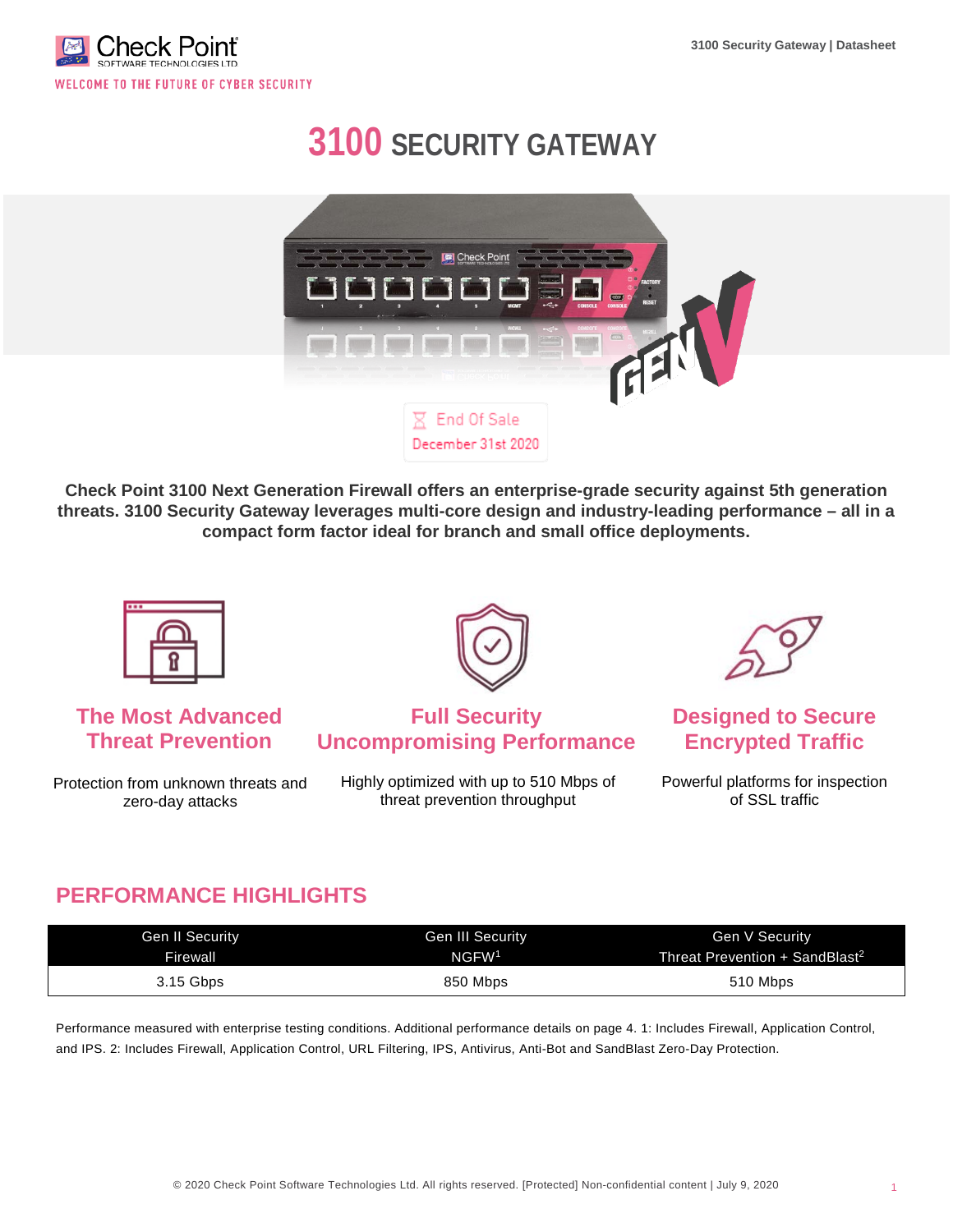

# **3100**

### **Enterprise-grade security, performance and reliability**

The Check Point 3100 Next Generation Security Gateway combines the most comprehensive security protections to safeguard your branch and small office deployments.

The 3100 Next Generation Security Gateway is available in a compact desktop form factor with 240GB of SSD storage. This powerful Next Generation Security Gateway is optimized to deliver realworld threat prevention to secure your critical assets and environments.

# Key Features & Benefits

| Advanced Threat Prevention  1 <sup>st</sup> time prevention of known and zero-day threats  |
|--------------------------------------------------------------------------------------------|
| Uncompromising Performance  Achieve up to 510 Mbps of threat prevention throughput         |
| Secure Encrypted Traffic  Consolidate SSL inspection into one integrated security platform |



# THE CYBER SECURITY ARCHITECTURE OF THE FUTURE

**Branch and Small Office Security Gateways** 

### **ONE SECURITY PLATFORM**

Leveraging unified threat intelligence and open interfaces

# **REAL-TIME THREAT PREVENTION**

**Blocking the most** sophisticated attacks before they infiltrate the network

# **CONSOLIDATED MANAGEMENT** Single management, modular policy management and integrated threat visibility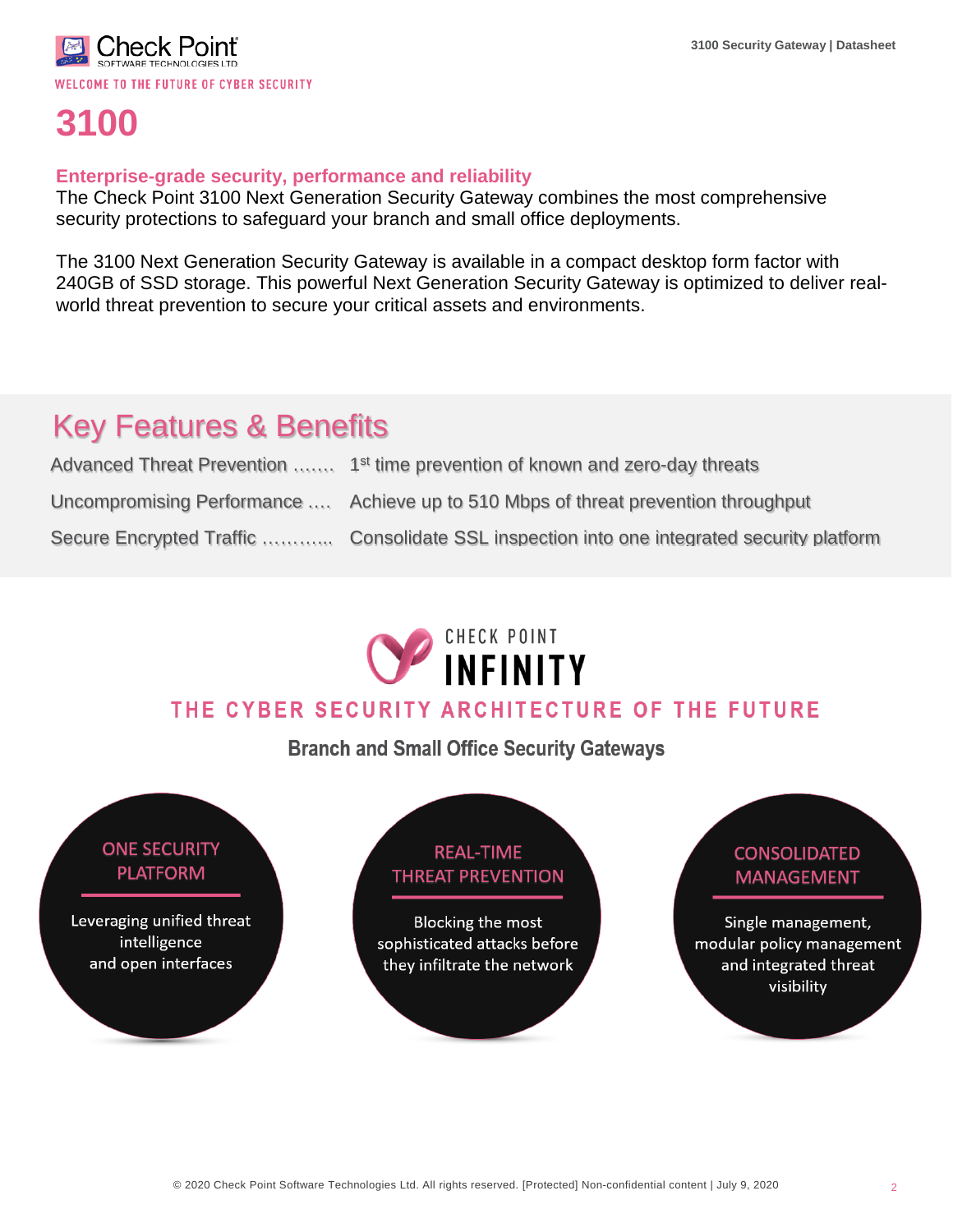

# **SPOTLIGHT**

#### **3100 SECURITY GATEWAY**

Management 10/100/1000Base-T RJ45 port **1**

- 5x 10/100/1000Base-T RJ45 ports **2**
- 2x USB ports for ISO installation **3**
- RJ45/micro USB console port **4**
- Power connector **5**



#### **Prevent Known and Zero-day Threats**

Zero-day protection offering network security with evasion-resistant malware detection and complete protection from the most advanced attacks, ensuring quick delivery of safe content to users.



#### **All-inclusive Security Solutions**

Check Point 3100 Next Generation Security Gateway offers a complete and consolidated security solution available in two complete packages:

- Threat Prevention
- Threat Prevention + SandBlast

#### **Prevent First**

Unlike other integrated solutions on the market that rely on processing shortcuts such as scanning traffic in one direction, scanning only the beginning of the packet or are limited to a small set of apps or data types or file sizes, Check Point doesn't need to trade security for performance.

|                                   | <b>MACADINA NA</b>                                                      | ED Adverse                                     | $-2 -$                                                                                                                                  |                      |                                |               |                                         |
|-----------------------------------|-------------------------------------------------------------------------|------------------------------------------------|-----------------------------------------------------------------------------------------------------------------------------------------|----------------------|--------------------------------|---------------|-----------------------------------------|
| <b><i>Charles County</i></b>      | addressing                                                              | 8.44                                           | <b>A Milkows</b>                                                                                                                        | <b>COM</b>           | <b>A 140</b>                   | th car        | <b>C. Britisher</b>                     |
| <b>Allena</b>                     |                                                                         |                                                |                                                                                                                                         | $\overline{a}$       | 1.14                           | 9.14          | 1 Starbus                               |
|                                   | Restrict Arrival of relationship for<br>Ada Gene Lanes                  | <b>IS - Remain Avenue Linear</b>               | $A$ bad                                                                                                                                 | $-1$                 | $+ -$                          | $\epsilon -$  | <b>A Brand</b>                          |
|                                   | <b>UNIQuinear Stend UNa and</b><br>Brench office Lets                   | <b>M.</b> Countries Levis.<br>& Burus situs um | A maint<br>31 Inquie                                                                                                                    | <b>CALL</b>          | ALC: UNK                       | 6.4           | 1. Inches                               |
|                                   | August To Astronomy 18                                                  |                                                |                                                                                                                                         | $-44$                |                                | $-$           | 1 big her.                              |
| <b>ALC</b>                        | Arm bibliothermany's 1 manufact<br>three control grates                 |                                                | <b>CL brand</b>                                                                                                                         | $-$<br><b>COMPOS</b> | <b>Richard</b><br><b>B</b> may | $\frac{1}{2}$ | Witnessen L.C. Startings<br>11 Northern |
| <b>w</b> limit at A               |                                                                         |                                                |                                                                                                                                         |                      |                                |               |                                         |
|                                   | access to children's with select                                        | <sup>21</sup> Islandbay                        | <b>W</b> lots favor                                                                                                                     | A lotume             | $8 - 4$                        |               | E permitte - or processes               |
|                                   | Alling company's Life Author?                                           | 30 Corporate LANE                              | <b>B</b> Jacques                                                                                                                        | to street<br>$-$     | * Automatic                    | Total Mar     | of mechanic                             |
|                                   |                                                                         |                                                |                                                                                                                                         | $-10$                | Commercial                     |               | <b>Contract</b>                         |
|                                   | Toda Canton Avenue, 414                                                 |                                                |                                                                                                                                         | $-100 - 100$         | ALC: U                         |               | San Common                              |
|                                   | <b>Substant to Na veneral</b>                                           | T technical                                    | $m$ cut                                                                                                                                 |                      |                                |               |                                         |
|                                   | Became a ground a fight finalism. If you want<br>senior.                |                                                |                                                                                                                                         |                      |                                |               |                                         |
|                                   | <b>ALL GALLER</b>                                                       |                                                |                                                                                                                                         | ---                  |                                |               |                                         |
| A decisional                      | point to see part 1. If whenches<br><b>And I like the supporter and</b> |                                                | at plans 1. Therefore, then believe becomes the district battles<br>that them. If you must be an associated the product of the barrier. |                      |                                |               |                                         |
| <b>COLLA</b><br><b>Britainian</b> | <b>Jackson WT</b>                                                       |                                                | the senatories of the process times being an experience and service                                                                     |                      |                                |               |                                         |

#### **Best-in-class Security Management**

With one console, security teams can manage all aspects of security from policy to threat prevention – across the entire organization – on both physical and virtual environments. Consolidated management means increased operational efficiency.

## **ORDERING 3100 SECURITY GATEWAYS**

| <b>BASE CONFIGURATION 1</b>                                                                                                                                                                                    | <b>SKU</b>           |  |
|----------------------------------------------------------------------------------------------------------------------------------------------------------------------------------------------------------------|----------------------|--|
| 3100 Next Generation Security Gateway Base Configuration, includes 6x1GbE copper ports, 8GB RAM, 1 SSD,<br>1 AC Power Unit, Next Generation Threat Prevention (NGTP) Security Subscription Package for 1 Year. | CPAP-SG3100-NGTP-SSD |  |
| 3100 SandBlast Next Generation Security Gateway Base Configuration, includes 6x1GbE copper ports, 8GB<br>RAM, 1 SSD, 1 AC Power Unit, SandBlast (NGTX) Security Subscription Package for 1 Year                | CPAP-SG3100-NGTX-SSD |  |
| <b>SPARES AND MISCELLANEOUS</b>                                                                                                                                                                                | <b>SKU</b>           |  |
| Replacement Power Supply for 3000 Security Gateways                                                                                                                                                            | CPAC-PSU-3000        |  |
| Single/Dual chassis Rack Shelf for 3000 Security Gateways                                                                                                                                                      | CPAC-RM-DUAL-3000    |  |